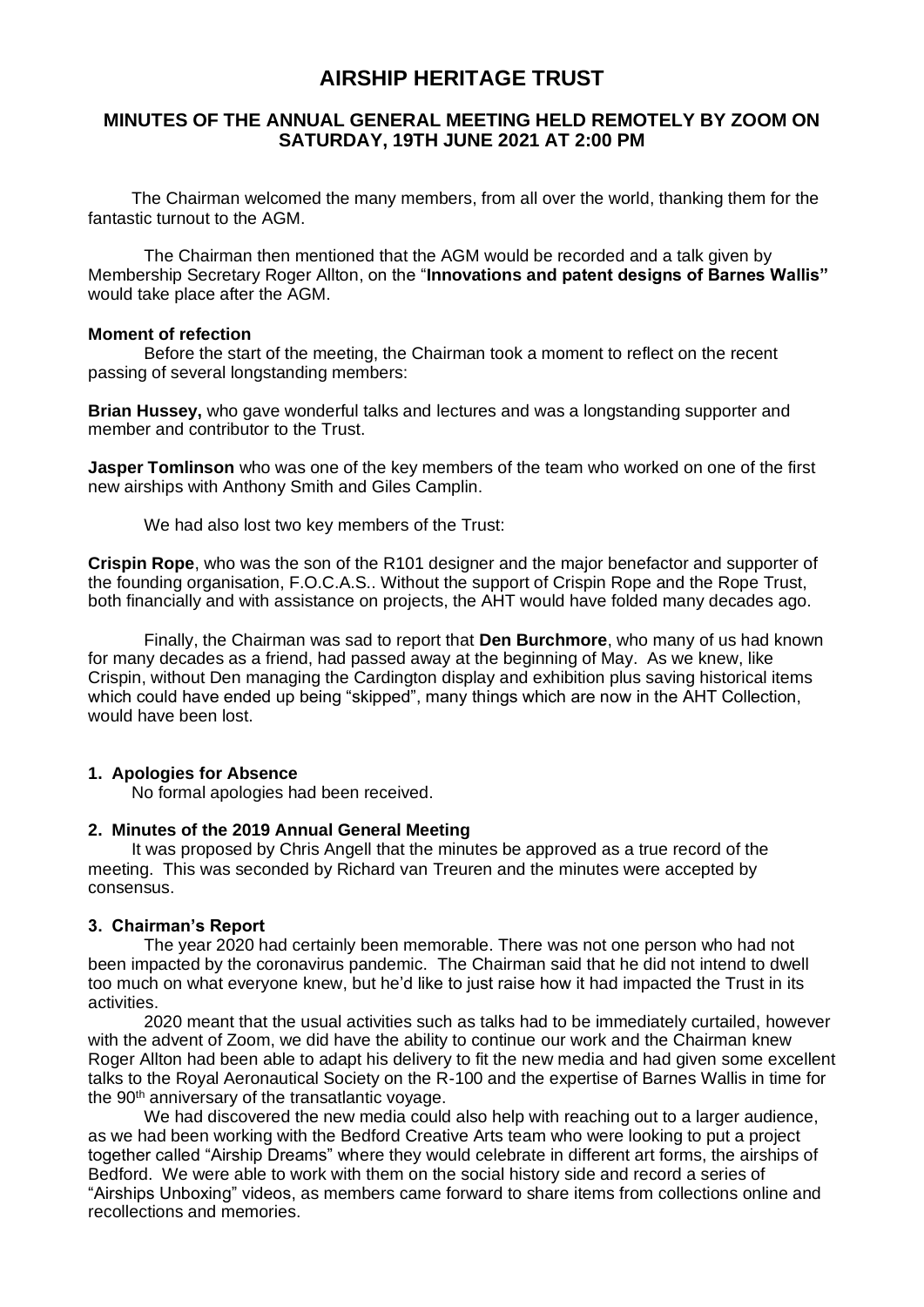The Chairman said he would like to thank Roger Allton, Dr Giles Camplin, Basil Abbott, Dr. Nina Baker, David Dennington, Tony Francis and Cheryl Ganz for participating. He had found it a wonderful excuse to catch up with people and meet members he'd not met before.

The Chairman recommended that members looked at the videos on our website, and if they wanted to participate, to let him know.

#### **New Video Channel**

With Covid locking everyone down, we had to look at new ways to "promote the study of airships and present them to the public". With that, and the inspirations from the unboxing videos, this led to setting up of a YouTube channel, and the creation of online videos. The Chairman was able to work with our very talented graphic designer, Marshall Young, who had given the Trust some wonderful graphic images free of charge. The Chairman had turned his images into a series of videos, which were popular, and we had now had some 2,100 subscribers and the "Welcome aboard the R-100" video had over 300,000 views.

#### **Commemorative Covers**

Thanks to Roger Allton's initiative in creating some commemorative covers to commemorate the flurry of airship anniversaries which were occurring, we had been approached by renowned postal cover producer, Buckingham Covers, who saw what we had been doing, and also saw there was an opportunity to help us. They had produced a wonderful R36 cover and were working on an R38 cover for us, designed and produced at no cost to us, but also giving us 30% of each sale. The Chairman encouraged members to purchase one, if they had not already done so, and he suspected that Buckingham Covers would also look to produce more in the future as we had established a good relationship with them—and a new audience with an interest in airships. We even had a new member join who found us through Buckingham Covers.

#### **October 2020 – Great British Railway Journeys**

With the summer of unlocking and then locking again, this had led to the cancellation of plans to commemorate the 90<sup>th</sup> anniversary of the loss of the R 101, however just before that in August, AHT Trustee and resident railway expert, Paul Ross, was deemed the most suitable person, and most photogenic, to help out with a media request which came in from the production company who made the Michael Portillo series, "Great British Railway Journeys". With a lot of running around before—for photos and questions—and on the day, as these media companies tend to do, Paul, resplendent as a brand ambassador in his AHT attire, was suitably matched against Michael Portillo's wardrobe. Recording in Shed 2, he was interviewed with the Alan Morton AHT model in the background, which we had presented to the Shortstown Primary School.

We did not have any idea how much would appear in the programme, if at all, and with a flurry of follow up requests for pictures etc., we didn't see the end result until the  $5<sup>th</sup>$  May transmission. The Chairman encouraged those who hadn't seen it to do so, as Paul was certainly the star of the episode and it was excellent.

The Chairman added that he would like to take the opportunity to also say a very big thank you very much to Paul as he was stepping down from being a Trustee after 21 years on the board. Not only taking the helm as Chairman, but also working extremely hard for the AHT over the last two decades, the Chairman said he would like to record a vote of thanks to him.

#### **90th Anniversary of the loss of the R 101**

The end of 2020 had also seen the  $90<sup>th</sup>$  anniversary of the loss of the R101, all our plans were changed and adapted each month as the summer went on. By the time of the anniversary, we were now down to the "rule of six", which meant that our plans were very restricted. We were however able to provide a respectful small ceremony at the graveside in Cardington, and wreaths had been laid by the RAF, the Trust, a representative of the families of the crew, and Cardington Parish Council. Again, The Chairman said he would like to thank Paul Ross for the arrangements and constant changes he had to make to this commemoration. For those who might not remember, the weather had been simply atrocious on the day, however at the moment of our commemoration, the sun had come out and the clouds had cleared.

#### **Finally,**

The Chairman said that he would also like to personally thank the other members of the board of Trustees—Roger Allton, Martin Penn, Brian Harrison and especially Giles Camplin for keeping production of '*Dirigible*' going, and Chris Angell for his work with the banks, and co-opted